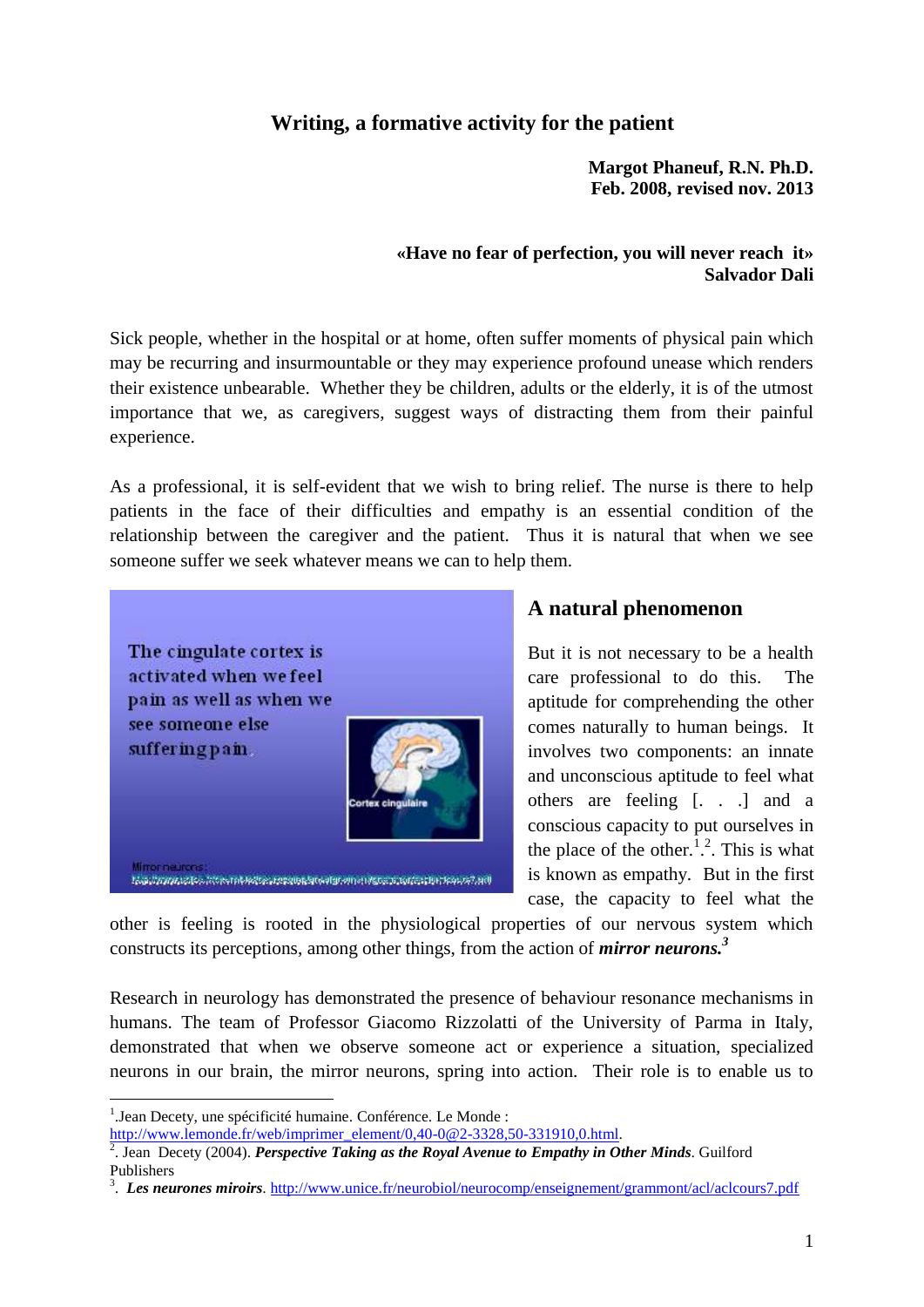understand the meaning of the other's behaviour.<sup>4</sup> According to these scientists, the cerebral areas activated when we experience emotions are the same areas that are activated when we observe these emotions in our patients. Thus, when we tell someone that we understand what they are feeling, it is truer than we think. Subsequently, it seems logical to conclude that this might lead us to search for acceptable solutions for bringing relief to our patients. This need to help is in fact not extraordinary, it flows naturally from our human capacities. We have anentire panoply of medications and soothing acts at our disposal for the patient who is suffering, desperate or dying. But unfortunatly, at times we need to look elsewhere, beyond our usual habits and find other, less conventional means.

#### **Writing as therapy**



<u>.</u>

The practice of a creative activity features the stimulation of concentration and liberation of the spirit in fantasy which has a beneficial effect on stress, anxiety, despair and even on physical suffering. $5$  Writing has this capacity to provide an outlet which delivers us from the day to day, and which opens our minds to reflection, self-expression and journeying in more poetic and more pleasant domains.

Whether it be via the essay, poetry, or a personal journal, all types of writing offer a formative activity for the patient and help to diminish their suffering. At times, we do not know what to suggest to a cancer patient who is suffering and haunted by the perspective of an uncertain future, or a depressive person who sees darkness everywhere and whose life consists of imperatives such as "I must do this or that", or an older patient who realizes that his faculties are on the decline. In all these cases, suggesting that they write their feelings and concerns, without forgetting to tell them to also note the positive experiences, even if it is only a ray of sunshine coming in through the window, may turn out to be constructive. The nurse is not a specialized therapist but can occasionally, according to the need, in a completely normal and human fashion, suggest activities that might help the patient.

## **The advantages of writing in the practice of nursing**

As nurses, especially in hospitals, we are used to suggesting conventional interventions, generally of a technical nature, but even at times of a relational nature. Our panoply of tests, medications, dressings and various actions is very large. But at times special needs crop up, which require different means from those which are most familiar to us. For example, in mental health units, with cancer patients or those suffering from disabling chronic illnesses or a handicap, we must seek means which favour self-expression, which create a distance from suffering and provoke a diversion even if it is only for a moment. Certain health centres have workshops in art, crafts, do-it-yourself projects, or motivation or recreation services, but these activities, albeit very helpful, are generally social and often superficial, and the aim of

<sup>4</sup> . Giacomo Rizzolatti et Gordano Sinigaglia (2008). *Les neurones miroirs*. Paris, Odile Jacob, p. 137.

<sup>&</sup>lt;sup>5</sup>. Margot Phaneuf. Creativity at the nurse's service. <http://www.prendresoin.org/?p=2125>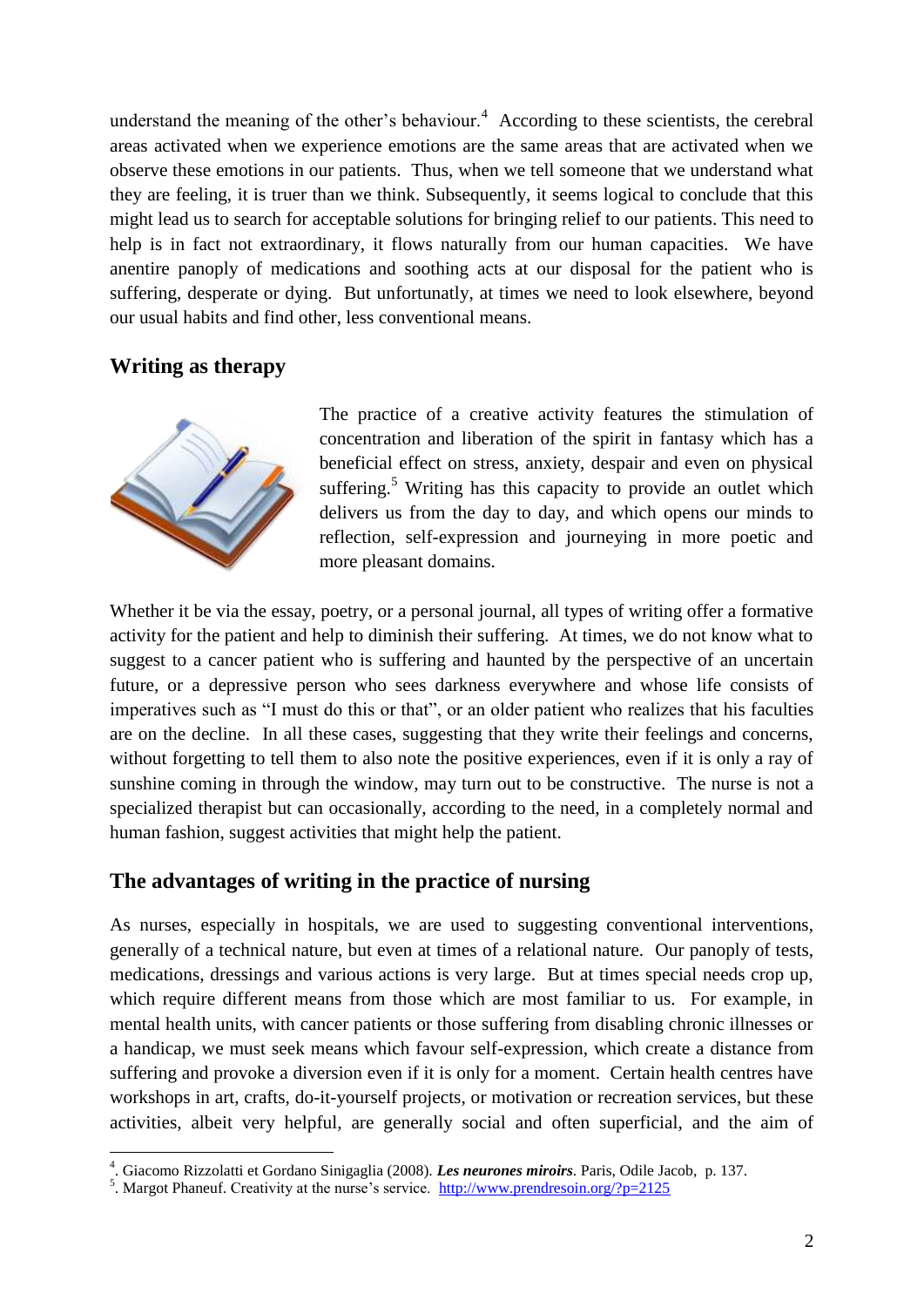connecting with the person in the depths of their discomfort is not always achieved. Moreover, these services are not available everywhere.

# **Writing as an means of liberation**

In certain cases, and for certain patients, suggesting that they write may at first seem difficult and even impossible. However, once they begin, patients often find in writing an escape, a momentary flight from their daily reality which quickly becomes an important ally against the stress of the illness, the tensions inherent in physical suffering and the sadness associated with mourning and depression.

Illness, whether it be physical or psychological, is a genuine burden which limits one's daily activites and often even alters human relationships. To find an outlet, a place where all the things one cannot say can be expressed, brings relief, helps us to understand and often better accept the unacceptable. There is obviously the effect of diversion which, because of the attention and concentration required to write, helps us to forget, which is an important factor in itself.

## **The autotelic fonction of writing**

An author on the psychology of happiness, Csikszentmihalyi, provides an explanation of this



phenomenon when he states that an intense investment in a task, an ardent desire to do it, momentarily imbues what we are doing with meaning which flows beyond to affect our entire lives.<sup>6</sup>

The author calls "*flow",* these moments of grace when, involved in writing or doing some other task, we are totally immerged in the experience, and intensely concentrated to give the best of

ourselves. The word "flow" brings to mind an image of facility, ease, serenity, liberty, recalling the peaceful flow of a river.<sup>7</sup>

But the term "flow" can also become an allegory of the spontaneous gush of a source, an outpouring of creativity, the Muse of arts and letters. This state of attention, of total absorption in a task, modifies our state of consciousness. It helps us to transcend difficulties

<sup>1</sup> 6 . Mihaly Csikszentmihalyi (2006) *Mieux vivre*. Paris Pocket

<sup>7</sup> . Claude Monet. *Nymphéas*.Pinacothèque de Munich :

[http://www.insecula.com/oeuvre/photo\\_ME0000071293.html](http://www.insecula.com/oeuvre/photo_ME0000071293.html)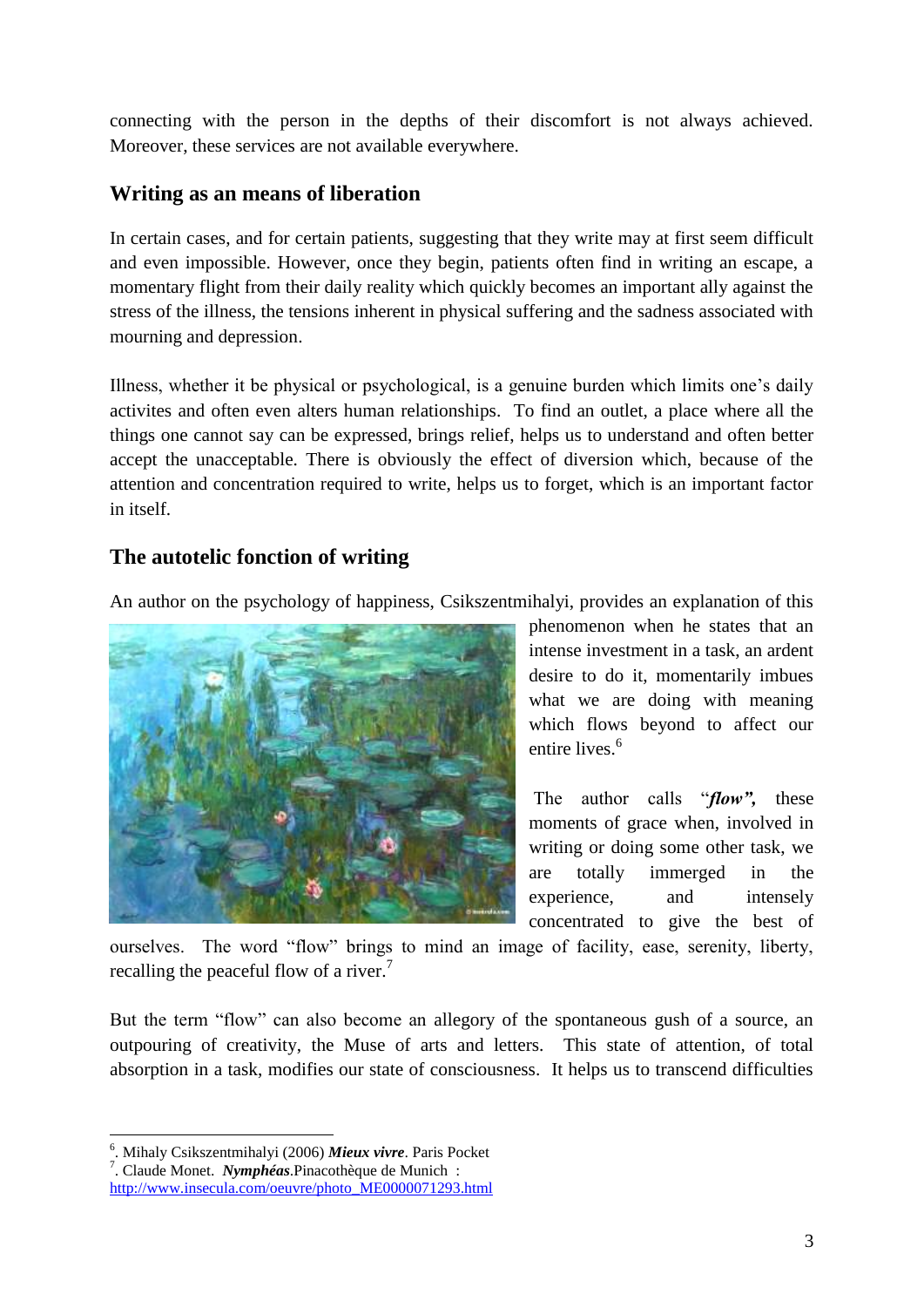to the point of altering our perception of time. We forget the hours that have passed, the effort furnished, the pain and our current preoccupations.

This state also confers a feeling of fluidity, of facility, of self-confidence and competence in the face of the work which must be done or the difficult situation which must be managed. For Csikszentmihalyi, to transform routine into pleasure, enables us to invest intensely in each moment and renders our existence more pleasureable. The author calls this an *autotelic activity* that is, an occupation which is an end in itself and where the pleasure of doing it is more important than the objective pursued. In the case of writing, it is the freedom and the narcissistic happiness of being able to go inward, to discover and express oneself without limit, which goes beyond the ostensible objective of writing a letter, a diary or a poem.<sup>8</sup>

## **Writing as a means of externalizing suffering**

Anger, exasperation, and despair in the face of a painful situation are at times so intense that they totally overwhelm the person in a vague, not corticalized manner, staying on the level of the limbic brain where our emotions are located and not coming up to the logical level of the cerebral cortex. Attention is thus totally centred on the painfulness of the situation where it completely overwhelms our field of consciousness. Thus, concentration on something else, for example, writing, can lead to a beneficial dissociation. (Image).<sup>9</sup>



<u>.</u>

Psychological pain and suffering, when they are put down black on white, whether on paper or on the computer, are thus objectified. They become like exterior objects from which we can dissociate ourselves, that we can examine, describe, and by doing so, control them. We are in the face of what Freud called the "observing mind".<sup>10</sup> This intense investment in an observation or an activity executed while we are dissociated from our feelings, seems to tell our organism that our investment in concentration is more important than the pain signal. The dissociation opposes the suffering which overwhelms our field of consciousness, facilitates the evacuation of tensions and, at the same time, enables our lucidity to come to the fore in this painful

jumble. It helps us to see the situation more clearly and to comprehend it better, and as a result, to better manage it.

There are many testimonials to this including the prestigious Journal of the American Medical Association, which recently published a study demonstrating that writing could have a

<sup>8</sup> . Mihaly Csikszentmihalyi (1990). *Flow: The psychology of optimal experience*. New York: Harper and Row. <sup>9</sup> Edward Munch. *Le cri*. Musée d'Oslo. Sur le site radiofrance**international** (RFI). [http://www.rfi.fr/actufr/articles/056/article\\_30007.asp](http://www.rfi.fr/actufr/articles/056/article_30007.asp)

<sup>10</sup>. Thierry Simonelli. *L'Esquisse d'une psychologie scientifique* : <http://www.psychanalyse.lu/articles/SimonelliEsquisse03.htm>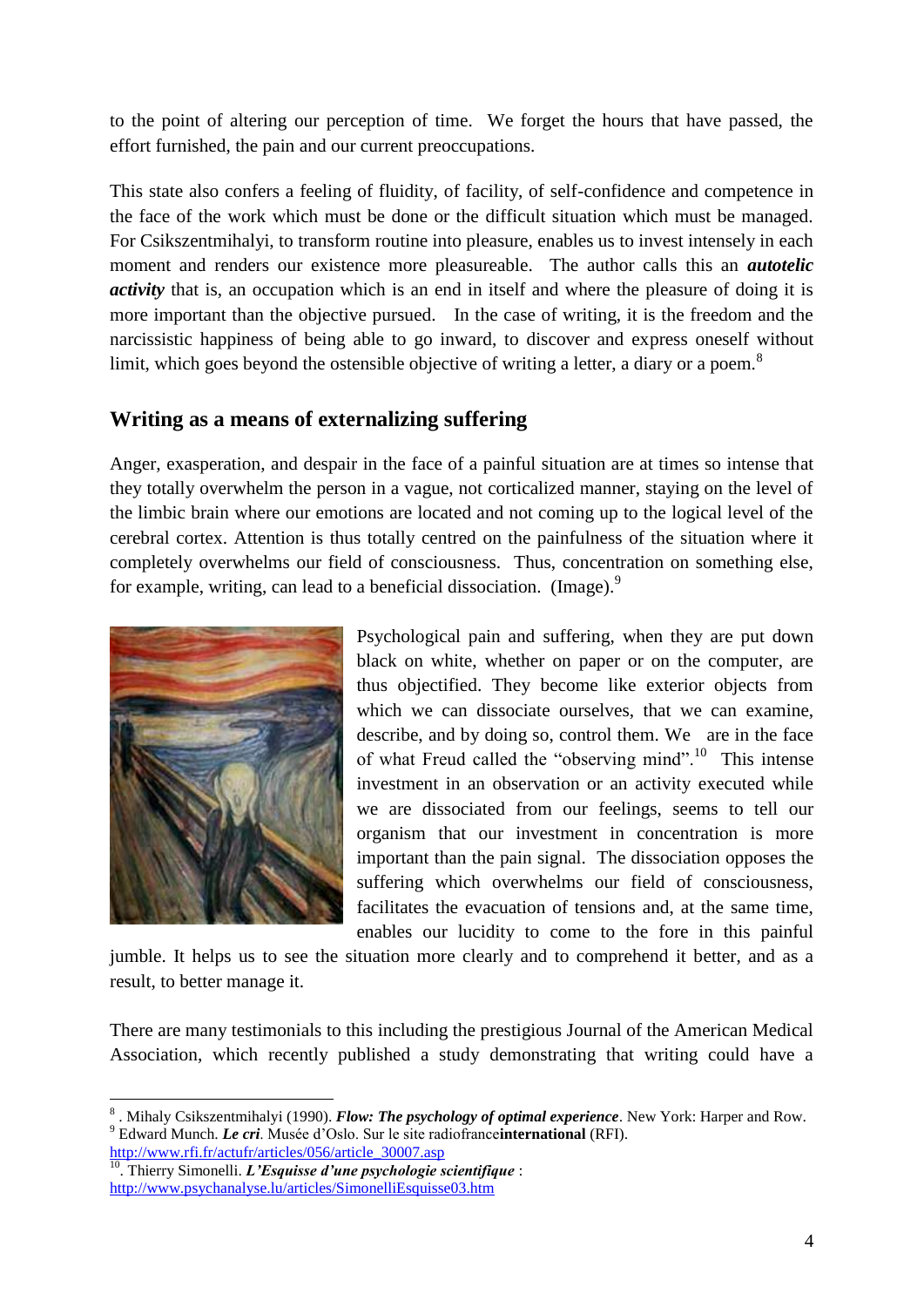profound influence on physical suffering. Patients suffering from asthma or arthritis had to describe the most difficult moment of their lives. Four months later, those who had worked on their difficulties for twenty minutes for three successive days felt better, took less medication to relieve their symptoms and saw their doctor less often! If there was a pill which had such an effect after only three administrations not a single doctor would fail to prescribe it.<sup>11</sup> We don't have to worry about suggesting this kind of activity to our patients!

#### **What we should watch for and above all, avoid**

Writing has an advantage over other art forms in that not much material is required and it can

be easily done in a hospital setting. As for all other nursing interventions, the nurse should explain the objective to the patient, support their effort with questions and positive reinforcement and follow the evolution of the experience. The nurse should evaluate the results and if necessary, manage the possible

"They do not see the rose for their attention is on the thorns." Lucien de Samosate *Comment il faut écrire l'histoire*

accidental deviations. The patient may for example strive for a quality of writing which they cannot accomplish, which risks discouraging them and taking them away from the pursued objective of relaxation and distancing themselves from their pain. It can also happen that the depressed patient may tirelessly ruminate on the negative moments of their life and thus keep turning the knife in the wounds of their existence. These sad ruminations are no more helpful in writing than in speech. As one can see, the exercise of writing recommended by the nurse must be supervised and evaluated.

## **Writing and the patient with cancer**

Among the patients who can profit most from writing, the cancer patient is certainly one of the most obvious. They are suffering, they have the impression that their lives have come to an end for their future is uncertain and chemotherapy is painful. How do we help them deal with this reality? They need to find an activity which will help them verbalize the despair that they cannot express otherwise, an activity where they can forget the obligations and uncertainties of their daily lives, and make contact with their inner resources and use their creative potential.<sup>12</sup> Whatever the mode of expression chosen, it must enable them to convey their suffering and by reflecting on it, to speak about themselves and their desire to let go or their capacity to recover.

Christian Lamontage, in his article, "**La maladie révélatrice** » wrote that people suffering from cancer "suddenly finds themselves in a sort of initiation rite which will transform their lives forever".<sup>13</sup> He explains, as does Richard Moss,<sup>14</sup> that if they choose to do so, they have

<u>.</u>

<sup>11</sup>. David Servan-Schreiber (2000). *Ecrire pour guérir un peu* :

<http://www.psychologies.com/chroniques.cfm/chronique/127/Ecrire-pour-guerir-un-peu.htm>

<sup>12</sup>. Louise Provin (2004) *L'urgence de vivre*, Laval, Éditions Publistar, p. 158

<sup>13</sup>. Christian Lamontagne. *La maladie révélatrice*. Passeport**santé**.net :

[http://www.passeportsante.net/fr/Maux/Problemes/ArticleInteret.aspx?doc=cancer\\_lamontagne\\_c\\_1993\\_pm](http://www.passeportsante.net/fr/Maux/Problemes/ArticleInteret.aspx?doc=cancer_lamontagne_c_1993_pm)

<sup>&</sup>lt;sup>14</sup>. Richard Moss, doctor and writer who is working on the conscience's awakening.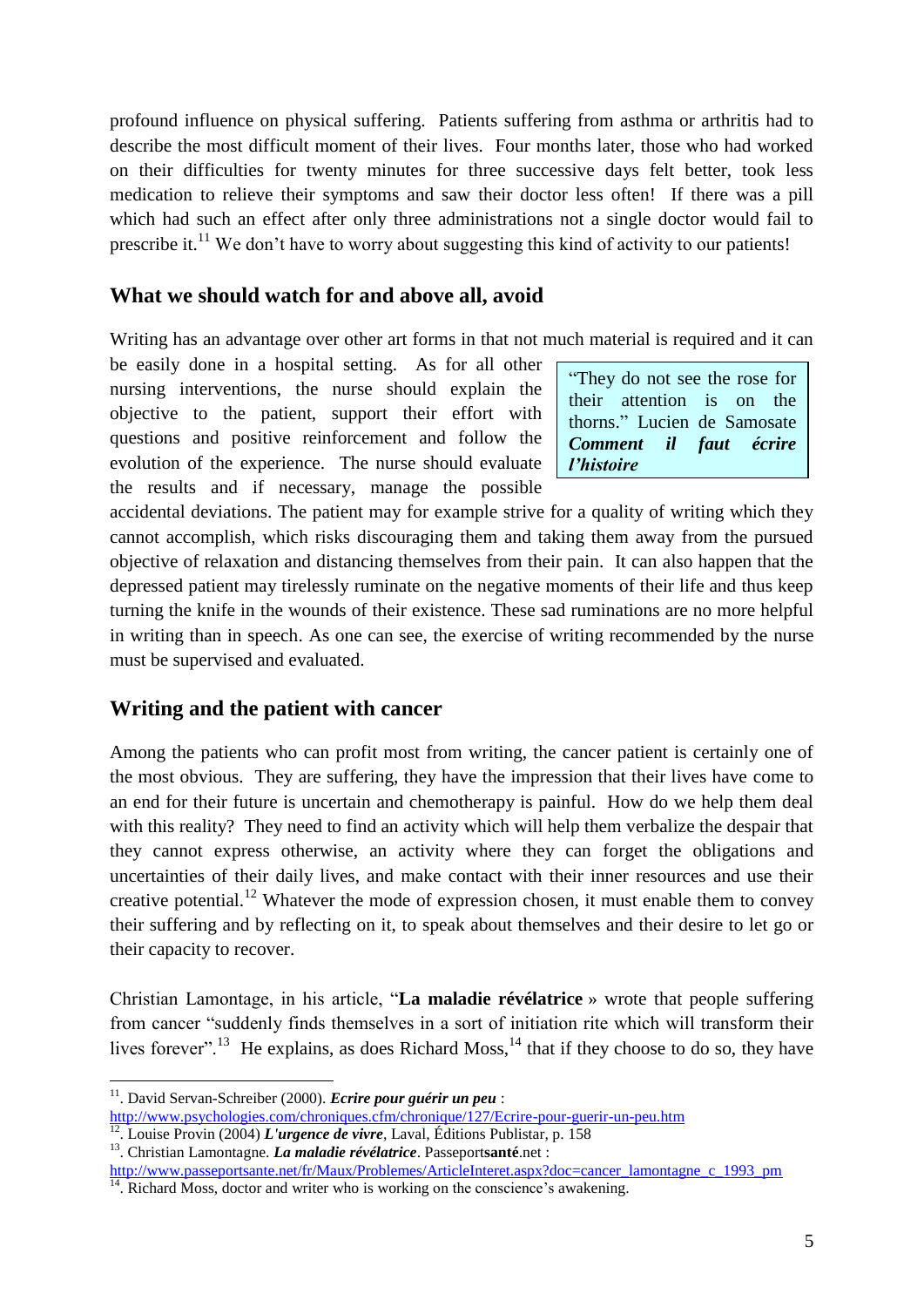the possibility to undergo this traumatizing experience as a ritual passage which will lead them to discover higher values of consciousness or they can let themselves be dominated by the overwhelming events of their painful ordeal. It's a question of choice.

Illness is in a way a mirror of the conditions of our life and it is now commonly accepted that



it may represent an inner conflict which can find no other way to express itself. The main risk factors are the stresses caused by difficult family or work relationships, or those associated with a lack of self-esteem or a deterioration of the reasons for living.<sup>15</sup>

Furthermore, cancer patients, even lovingly surrounded by their family, feel isolated for it is alone that they must fight this disease... and giving them a way to express their emotions, their conflicts, to discover their inner self and their barriers cannot but be helpful.

At first, the process may seem difficult for those who have never been able to express themselves, for they must find the unknown road of their inner life and invent a language which is new for them, in order to voice their hopes and

feelings. But with a bit of encouragement and lots of support, many succeed. Several modes of expression may be suggested according to the person's tastes and choices, there are no rules. Whether it be a personal journal, also known as a therapy diary, an essay, letters to those in whom they have confidence, letters which will never be sent or even poetry, these literary exercises all have the same powers of diversion, dissociation, distancing oneself from one's suffering and expressing oneself.

## **Patients with chronic illnesses**

The patient with a long painful disease for which there is no hope of healing often experiences discouragement and anger. Beyond the suffering, they know that despite the treatments, the time left to them is more or less long. But, as stated by Victor Frankl in his book, it is probably the loss of meaning in the face of an inescapable situation which demoralizes them the most. $16$ 

Generally speaking, those who suffer from chronic illnesses, such as diabetes, arthritis, multiple sclerosis, fibromyalgia, Parkinson's or cardiac or respiratory illnesses, put up a good front and try to show their loved ones that they are dealing with their illness. However, no matter how stoic they may appear they all experience negative emotions and at times great suffering which they do not often express. One must not forget that in all these illnesses the emotional element is very important, especially since the physical difficulties and the

<sup>&</sup>lt;u>.</u> <sup>15</sup>. Image. Kokian Gallery. Pain: http://www.kokian.com/article.php3?id\_article=16

<sup>&</sup>lt;sup>16</sup>. Viktor Frankl (2006). *Découvrir un sens à sa vie*, Les Editions de l'Homme, Québec, 2006.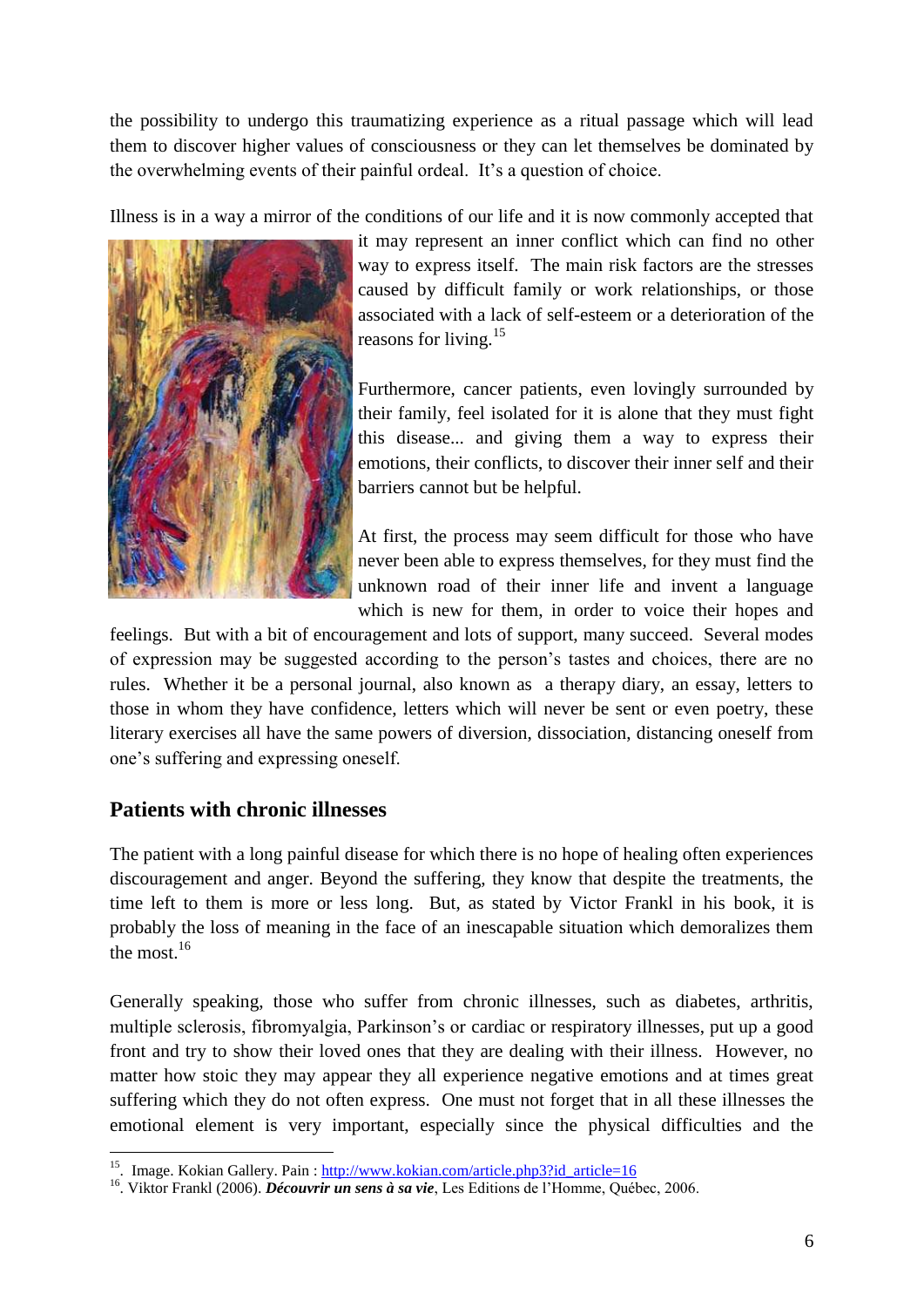resulting suffering cause a social rupture in their daily habits and their relationships.<sup>17</sup> For these patients, writing down their torments and verbalizing their daily suffering, constitutes a distraction and puts their situation in perspective which helps them to negotiate with the present moment and with whatever time is left to them . . .

## **Psychiatric patients and their relationship to writing**

Since the beginning of time, tormented authors have expressed their suffering by writing, which offered them an outlet. This still holds today; the person suffering psychological difficulties can find in writing, a confidante to whom they can pour out their thoughts and feelings, an appeasement for their worries and even a way of reappropriating themselves and



their inner life.<sup>18</sup>

Very often, these patients feel a great need to speak to someone who can understand them. But where does one find this gem? Parents and friends are often overwhelmed and indifferent, and may even lack all empathy when they cannot see any physical manifestation of an illness. To speak freely, without being judged, becomes necessary and even easy in writing. The therapeutic effect arises from the freedom that it gives to those who use it.

In a personal journal or any other form of writing we can say all that crosses our minds: impressions, fears, resentments, we can denounce injustices, express our anger, and even share our joys and hopes. The simple fact of sharing what we are experiencing, putting it in words, already objectifies our suffering and puts it at a distance. Relief follows, an evacuation of somber ideas which delivers us, at least partially, from the weight of our distress and even the wish to end it all.

For the psychiatric patient, writing may take many forms. Poetry, for example, if they want, may be a special means of escape. Unsent letters are also another means by which they can say to others, for example their parents or friends, what they think and what they have been suffering for a long time, without fearing their reactions. It is an excellent means of liberation. Essays and stories may also be appropriate if the person feels that this medium suits them.

The depressive patient may particularly benefit from writing. Especially if they are suppported to not just masochistically cultivate their difficulties. Moreover, since depression drains their energy, they need to be stimulated to write by explaining to them the benefits of writing. It is also important to mention that it is not necessary to write for a long time,

 17 . Jean Foucart (2002). *Sociologie de la souffrance*. Bruxelles, DeBoeck Université, P. 38-39. 18 . Vincent Van Gogh. *Nuit étoilée* **:**

<http://www.3dsrc.com/vangogh/peintures%20de%20vincent%20vangogh.php>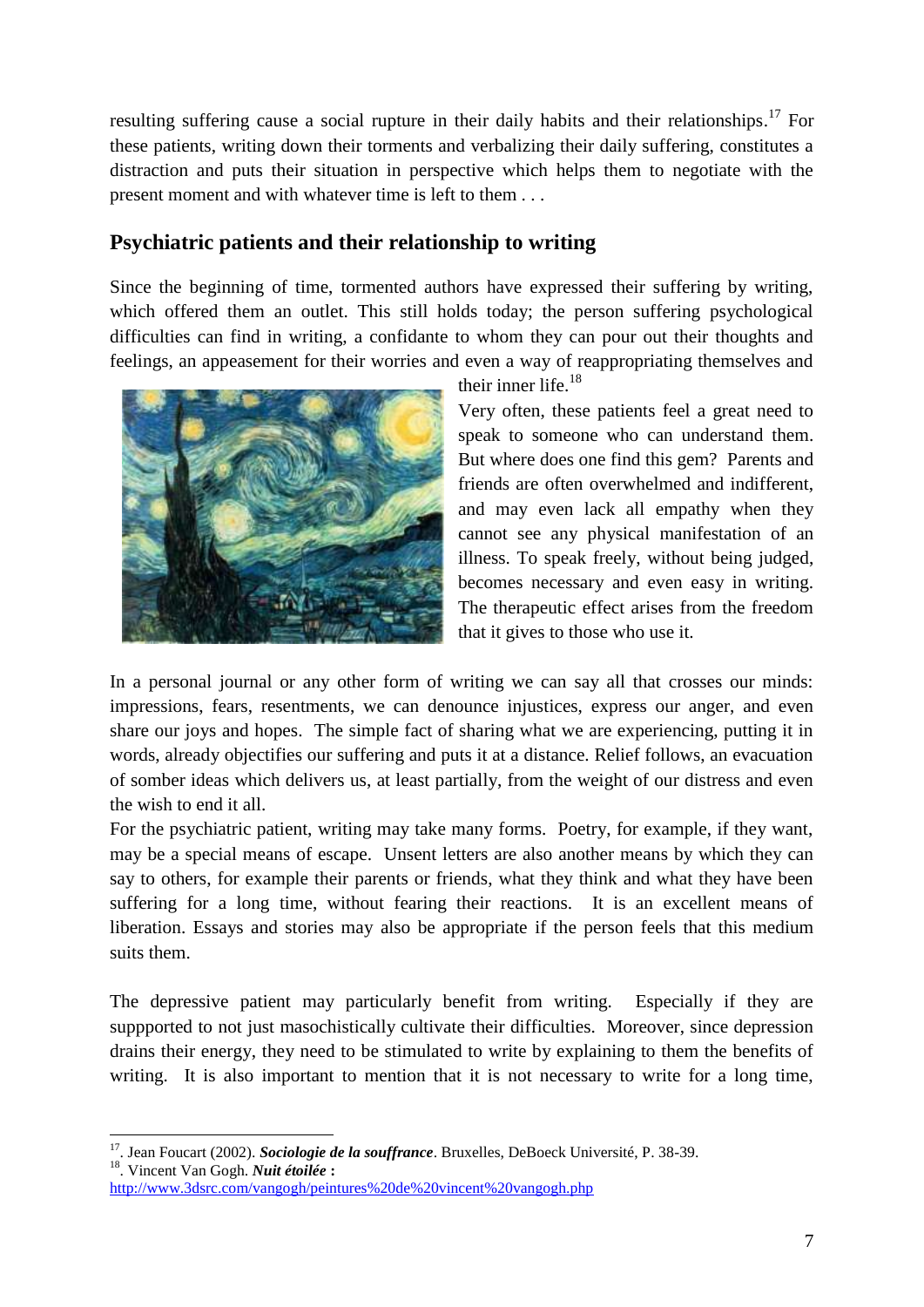especially at the beginning and that style is of no importance. What counts is not the result but the road taken.

Those suffering from other psychiatric problems also find a saving grace in writing. Whether they suffer from phobias, manic-depression, anxiety, emotional or food related problems, obsessions or alcoholism, or those related to drugs or personality, confiding their difficulties or their dreams to a diary or any other type of writing, cannot but help them.

It is important that the psychiatric patient not sink into their writing like a drowning person into troubled waters. It is helpful to talk with them in order to avoid that they become enclosed in a painful bubble. Writing is an intervention which, like all others, needs to be supervised and evaluated. It would be too bad if the cure was worse than the disease.

## **The patient with cognitive deficiencies and their capacity to write**

It may seem surprising to suggest writing for a patient who is losing their cognitive capacity. However, whether it be Alzheimers or any other type of pathology, these patients do not lose

all of their capacities at once. Since these illnesses often progress slowly, the person maintains their capacity to write for a long time. As they see that their faculties are disappearing they often experience great suffering which needs to be expressed. Depression, despair, solitude and fear fill them daily and confiding in a notebook or a computer becomes for them a means not only to confide but also to recover the capacities which they know are vanishing.<sup>19</sup>

Keeping a personal journal stimulates their memory of words, persons and events; moreover, the movement needed to write, maintains certain mobility. For the aging patient, as well as all the others, we must inform them of the benefits of writing and provide some simple directives. We should encourage them and praise their efforts. The diary is not the



only form of writing which they can do, letters, poems or short articles for the establishments' newsletter are also useful forms.<sup>20</sup>

# **The patient at the end of life**

In the departments specializing in palliative care, it is taken as given that those who are at the last stage of their lives find tremendous relief in expressing themselves by writing while they still have the strength to do so. They can thus examine their lives, discourse with themselves about death and in a sense, get used to death. In this way they can consider their life from all

 19 . Margot Phaneuf (2007). *Le vieillissement perturbé. La maladie d'Alzheimer*. Montréal, Chenelière-

Éducation, p. 161-162

<sup>20</sup>. Image. Vincent Van Gogh. *Mélancolie*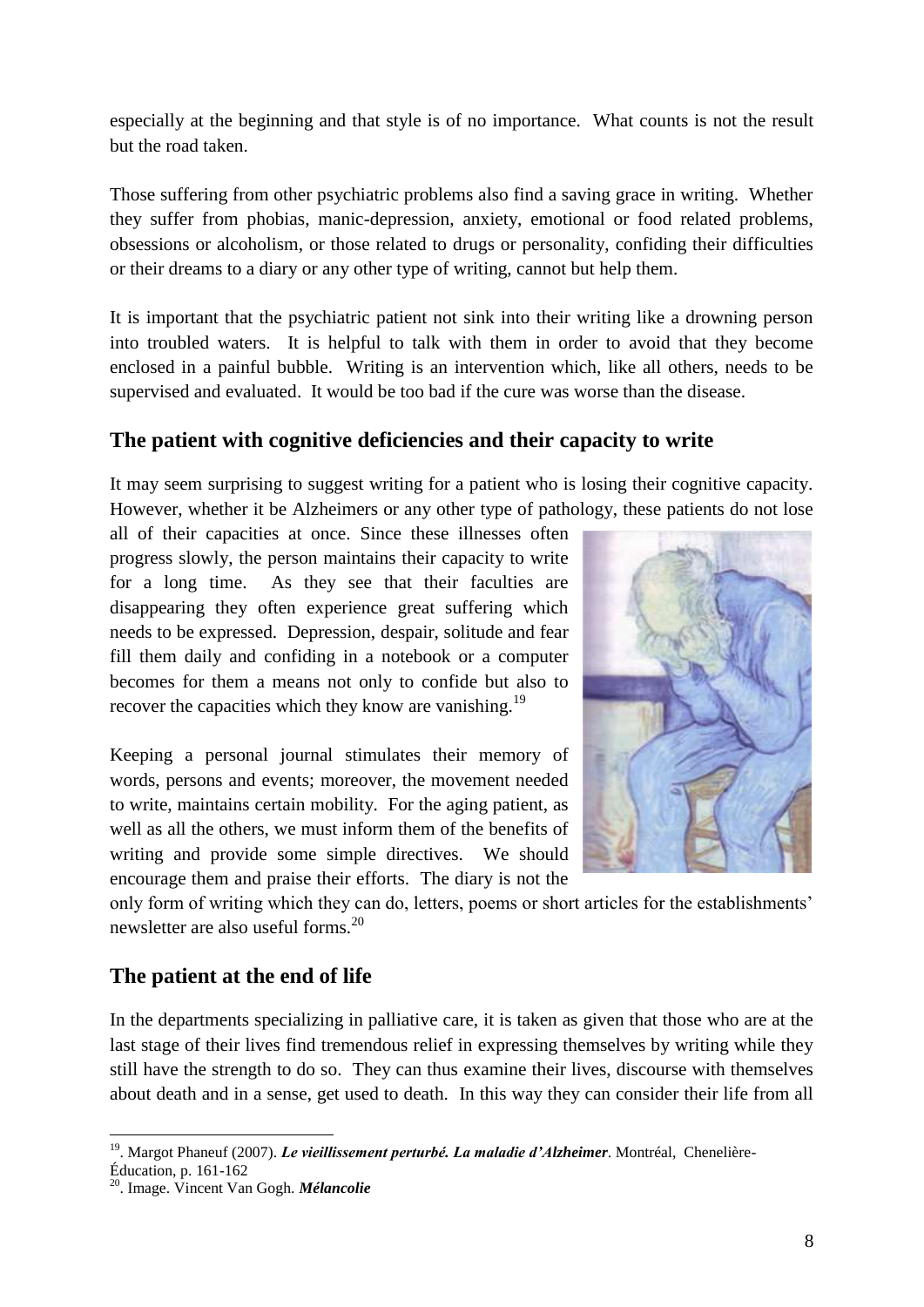angles, put their joys and sorrows in perspective and reappropriate the various stages of their life. The reflection inherent in writing also favours the emergence of higher values and helps them find meaning in their suffering. As for the other illnesses, writing calms the patient and often leads them to feel less pain.

Whenever possible, everywhere where patients move towards death, whether it be in medical or surgical units, or at home, putting their thoughts or their existential worries on paper, often succeeds in calming them and seeing with serenity what is left for them to do or to say to their loved ones. Writing thus takes on a concrete, dramatic aspect, becoming almost a precious heritage for the family.

For all these reasons, recommending writing to a person at the end of their life has a good

**"Writing is also not speaking. It is keeping silent. It is screaming without a sound". Marguerite Duras, extract from** *Écrire*

chance of producing beneficial effects. One must however, incite these patients not to go beyond their physical strength and if possible, share their reactions with their caregiver. One must avoid that the recounting of the events of their lives lead them to cultivate guilt. The aim is to bring greater serenity and not to awaken their consciousness of having acted badly or not having done all that was possible. One must take care, because

as Victor Hugo once wrote, "memory is at times first cousin to remorse".<sup>21</sup>

#### **The various means by which we can help our patients extract from** *Écrire* **Example 3 Example 3 C**

Writing as a means of helping our patients can take different aspects: a personal journal in its [various](http://www.evene.fr/citations/mot.php?mot=bruit) forms, poetry, epistles and letters which are not sent, essays, novels, and children's **bruit. »** stories. All these ways of expressing one's thoughts and feelings are helpful. One must determine the capacities of the person and orient them according to their preferences and capabilities. **pas [parler.](http://www.evene.fr/citations/mot.php?mot=parler) C'est se**  riting as a means of help

## **The personal journal**

The personal journal is an extraordinary method which can be proposed to patients who are experiencing different problems. It enables them to vent their emotions, to put on paper or in the computer things which they would not have dared tell anyone. This method can take several forms. For example, the patient can simply write in a special notebook the events of the day and their reflections on them. This form has many advantages but its therapeutic effects are limited.

**The intensive or creative journal** brings greater benefits for the patient. It requires more reflection and a greater investment in the examination of their thoughts, actions and above all in the expression of suffering and the interrogation of its causes and the means to appease it. During the sixties, the psychotherapist, Ira Progoff promulgated the *Intensive Journal* 

<sup>&</sup>lt;u>.</u> <sup>21</sup>. Victor Hugo. *Les contemplations*. Paris, Hachete, 1858.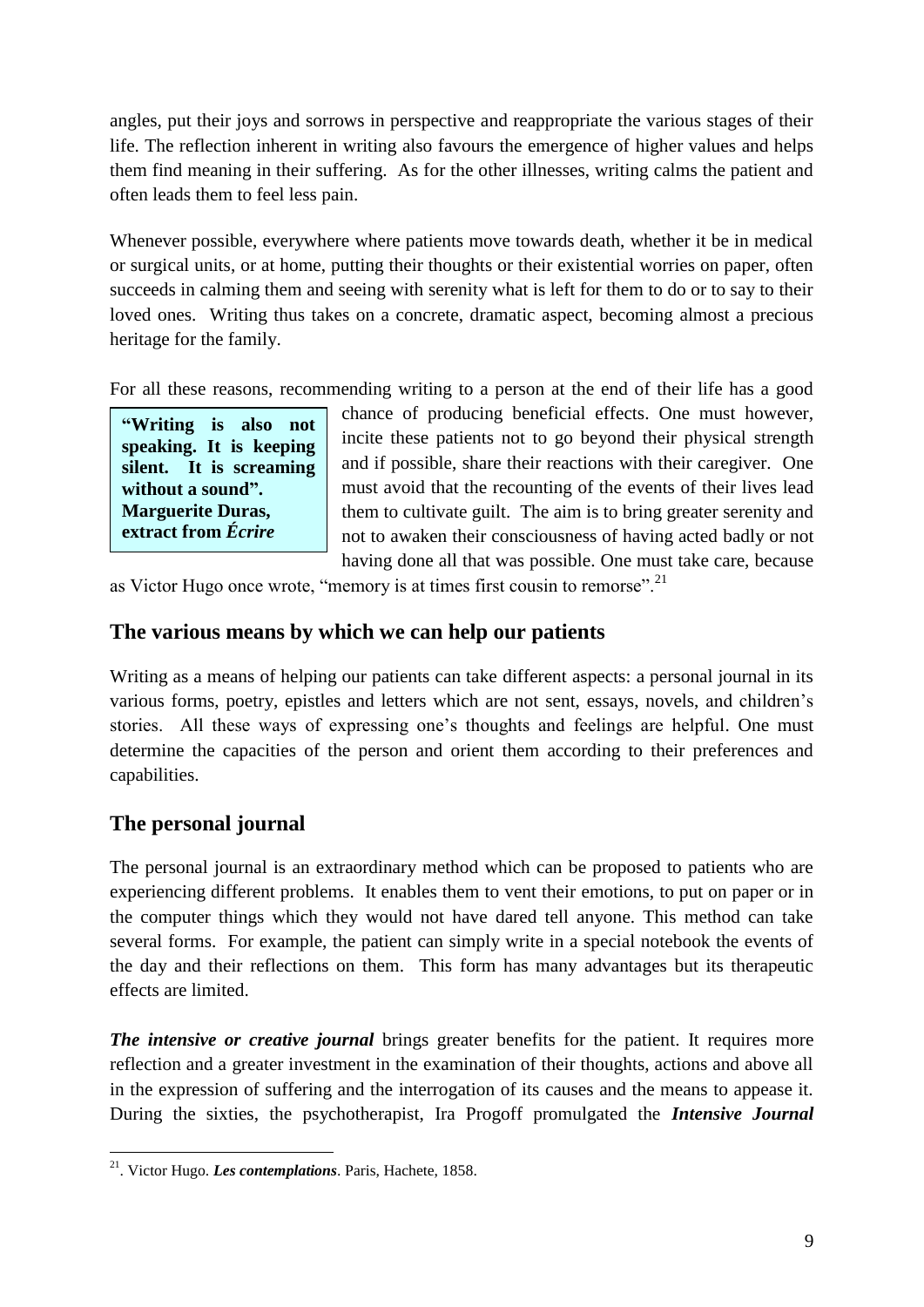*Method* which has helped millions of people.<sup>22</sup> The aim of this type of journal is to incite the person to contemplate their intimate processes, which are revealed through the act of writing, to question their relations with others and to promote their own growth. It is not a masochistic revision of their sufferings and difficulties, but rather a contact with themselves, the discovery of their deepest values and the beginning of a change.

Another variant of the personal journal is the *therapeutic journal,* developed by Katleen Adams in Colorado who was inspired by the work of Doctor Progoff and which goes beyond the simple reconstruction of one's life. Its objective is to liberate the interior tensions and to perceive more clearly the road to follow.<sup>23</sup> This method puts the emphasis on different themes such as one's dreams, work, family, human relationships, inner and spiritual life, in order to explore and deepen them and by so doing to reach a higher level of consciousness.

Bruno Fortin wrote that "scientific research indicates that the emotional expression once written down is associated with an improvement in the state of health of several variables. Smyth (1998) reports this effect mainly with people in good health. Pennebaker and Beall (1986) stimulated research in this domain after having noted a significant difference between a group where the participants wrote down their deepest thoughts about a traumatic event and a group where the participants wrote only their plans for the day".  $24, 25, 26$ . Pennebaker's research even showed that writing for twenty minutes per day, for three or four consecutive days, on the events and emotions which perturbed the person, reinforced their immune system. $27$ 

# **The evolution which takes place during the writing of a journal**

Beyond creating a diversion and objectifying pain, the journal gives rise to constructive spinoffs which are manifested in a progressive manner. When patients first begin to keep a journal, they are mostly preoccupied with writing down their strongest emotions. They often write down their impressions in some kind of a jumble, their revolt against the fate that the disease has brought them, their hatred for the people who have hurt them or their despair in seeing themselves in the situation in which they find themselves. This is the moment of *catharsis*, a violent emotional liberation which follows the expression of traumatic emotions and memories.

<sup>&</sup>lt;u>.</u> 22 . Maritha Pottenger. *Ira Progoff: Learning to Listen to One's Inner Rhythms***:** [http://www.ccrsdodona.org/m\\_dilemma/1980/gem/rhythms.html](http://www.ccrsdodona.org/m_dilemma/1980/gem/rhythms.html)

<sup>23</sup> . Céline Ferjoux. *Les journaux intimes sur Internet*. DESS 2000-2001 : [http://www.nomedia.org/docs/jrnx\\_intimes\\_cferjoux.pdf](http://www.nomedia.org/docs/jrnx_intimes_cferjoux.pdf) <sup>24</sup> Bruno Fortin. *Les émotions et la santé* :

[http://www.ordrepsy.qc.ca/opqv2/File/pub\\_psychologie\\_quebec/janvier\\_2002/ArtDossier\\_Emotions\\_Janv02.pdf](http://www.ordrepsy.qc.ca/opqv2/File/pub_psychologie_quebec/janvier_2002/ArtDossier_Emotions_Janv02.pdf)

<sup>25</sup> . J. M. Smyth. « *Written emotional expression: effect sizes, outcome types and moderating variables.* ». Journal of Consulting and Clinical Psychology, 66, 1, 1998, p. 174-184.

<sup>26</sup> .J.W.Pennebaker. *Emotion, Disclosure, and Health*. Washington, DC, American Psychological Association, 1995.

<sup>2727</sup> . J.W. Pennebaker et Beall, S. K. *« Confronting a traumatic event: toward an understanding of inhibition and disease*. » Journal of Abnormal Psychology, 956, 1986, p. 274-281.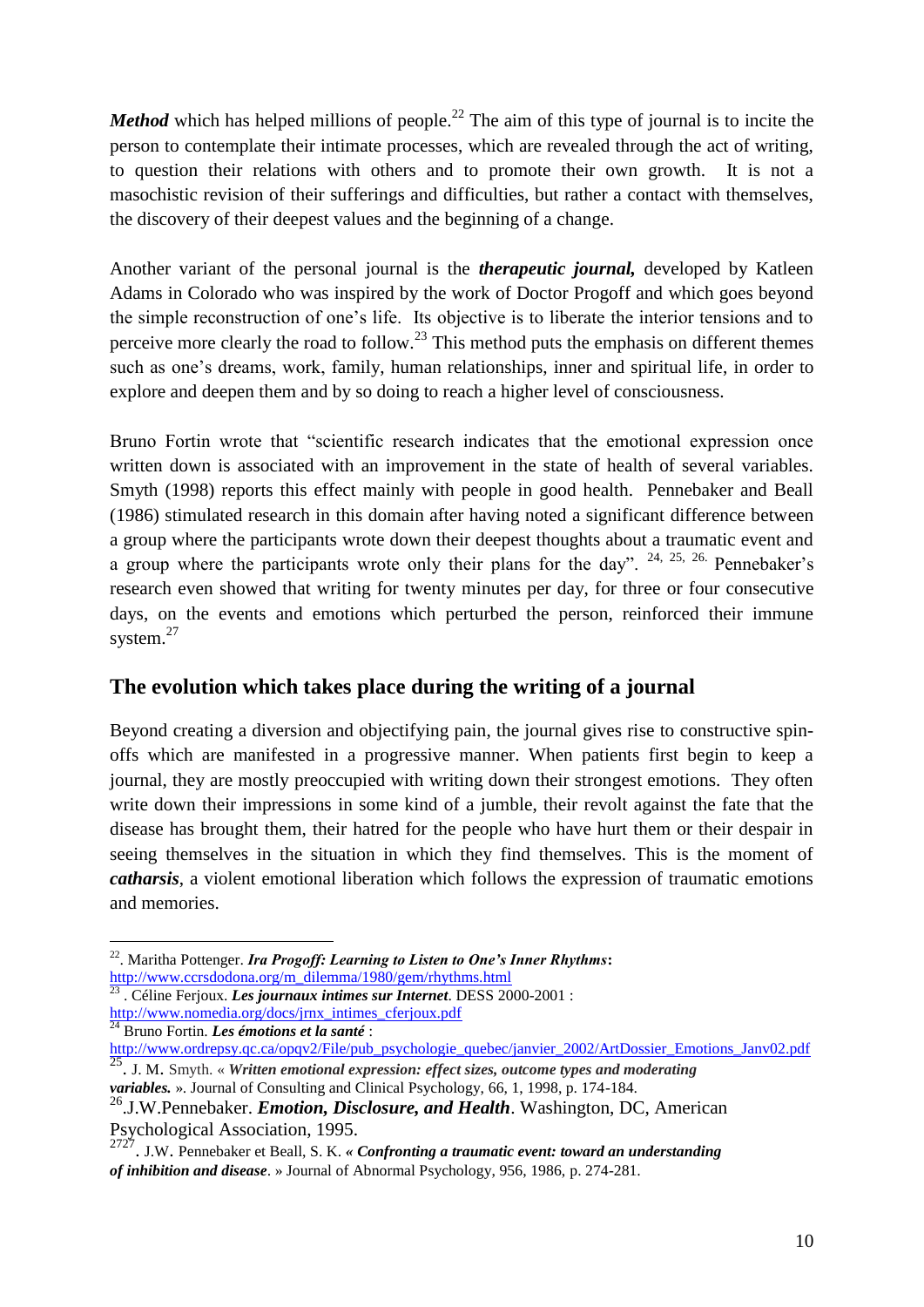After this stage, the person becomes more serene, can deepen certain reactions, analyse through their writing their relations with others, the circumstances and consequences of the events which have marked them or question certain of their behaviours concerning their health, their nutrition, their way they treat others or their relationships with them. This is the stage of **becoming self aware.**

Next comes a more positive moment where the person turns their reflection towards the means of change and the betterment of their relations with others, the search for behaviours of health, acceptation, and fidelity to the treatment and the increase of their well-being when that is possible. This is the stage of *constructive change*. In order

**"Take all the time you need to know yourself . . . discovering yourself is in itself a journey. Gilles Vigneault** *Je viens d'écrire une lettre.*

to help the person follow this progression, the nurse can suggest themes to develop in their writing in accordance with the type of physical or mental problem that is present.

The journal thus becomes a means of discovering up to now unknown aspects of oneself because it is a continual questionning, an exploration of one's life in its diverse aspects. But above all, it empowers the patient with regards to their situation. By better defining it, they see their situation in a new light and can better manage it. The act of writing, putting one's difficulties into words, creates the impression that one is active and in control of one's painful experiences, and this gives meaning to what is happening.

## **Epistolary writing**

Writing letters to our family and friends may also become an important means of diversion and liberation. When the person can find interesting writing partners in their milieu, they can confide themselves, communicate their suffering, find a means of distraction and lighten the climate of heaviness which penetrates each instant of their lives. The interest manifested by

others towards them can act as a balm on painful wounds.

## **Unsent letters**

When patients have an urgent need to confide themselves and there are no meaningful correspondants, one can

suggest writing letters which will not be sent. In this case the objective is one of diversion and the liberation of emotions rather than an exchange of letters. This method is above all useful in situations where the person has been hurt, maltreated or abandonned by someone in their family circle and they would like to settle their differences without having to worry about being judged or the reactions which may be provoked. They can thus express all their anger and even hatred towards someone that they do not wish to contact or even towards those who are dead. It is a means of letting off steam, a salutary catharsis for those who have been traumatized by their life experiences.

**A piece of paper or a keyboard can take it all: anger, hatred, boredom and even extreme suffering . . .**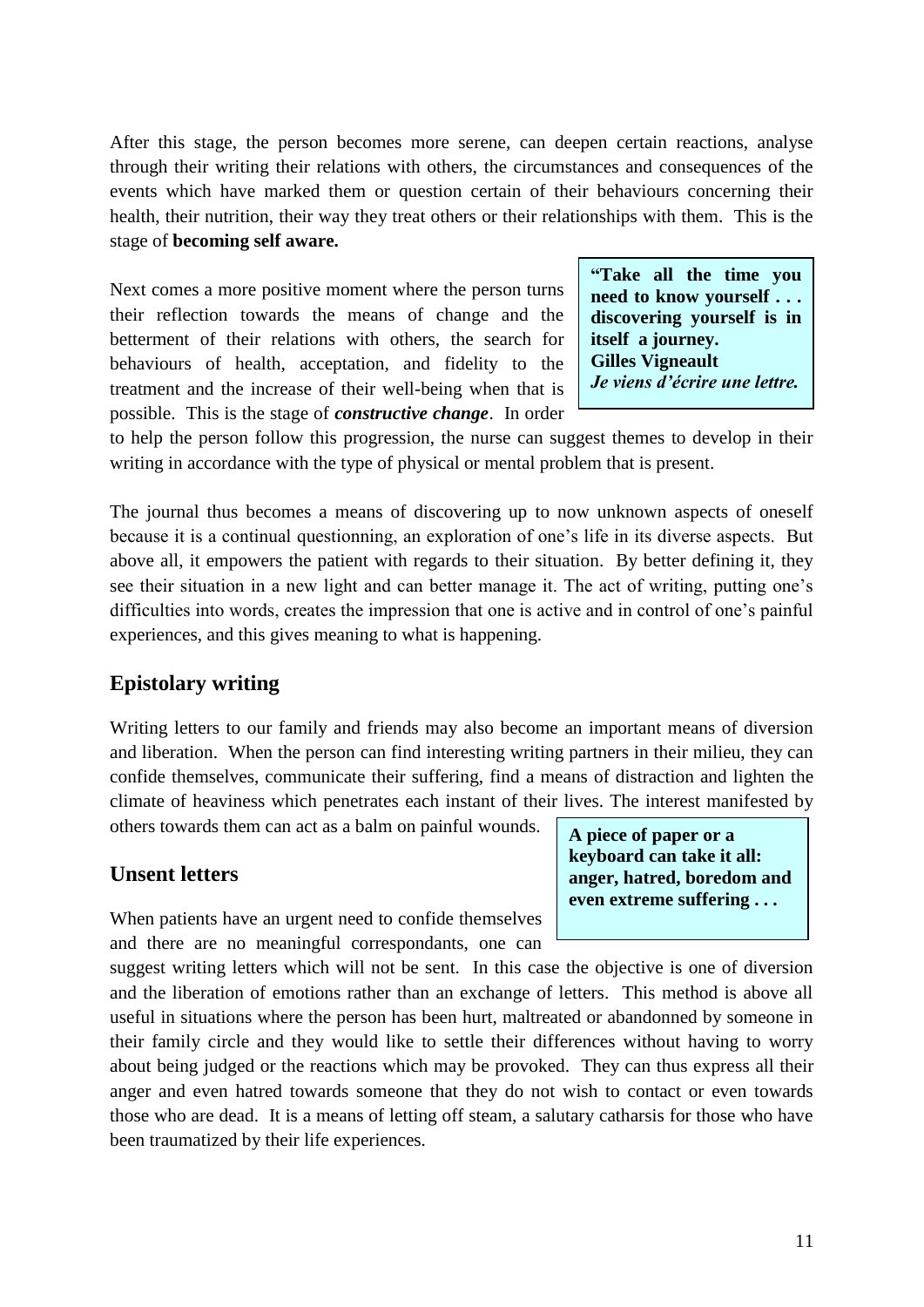# **A guided autobiography, an alternative**

The guided autobiography is a bit different from a personal journal or diary. It is especially useful for those who are losing their cognitive autonomy. It is an adaptation of the memoir. It stimulates memories, the integration of past experiences with the present and often allows the person to make sense of former events which were buried under the details of their daily lives. It is important to allow the person enough time to dig into their memories and not to have too high expectations.<sup>28</sup>

The guided autobiography is more systematic and chronological than a simple evocation of memories or a diary. To help the patient write it, it is often useful to propose themes, for example:

- The family history.
- Their love lives.
- The description of their work or professional life.
- The importance of the love of their loved ones.
- The value of money in their lives.
- The importance of friendship in their life.
- What good health enabled them to accomplish.
- What they accomplished by helping others or being helped by others.
- A funny event in their lives.
- A fearful event or situation.
- Love of nature.
- A portrait of their best friend, their spouse, parents, etc.
- Their greatest success.
- Their greatest hope
- Their greatest happiness.

# **Writing despite a major handicap: using another medium**

#### **"To write is to confront an unknown image of oneself" Edmond Jabès Les Cahiers du double**

1

Certain persons, because of an important physical problem, or a psychological or mental difficulty, are unable to write. For example, patients left paralysed after a stroke, the handicapped or those losing their cognitive autonomy, or who have lost their capacity to express themselves verbally, are persons who cannot write by themselves. These people

have not lost all their means and above all have not lost their desire to communicate. Recourse to a facilitating strategy somewhat similar to the one used by Anne-Marguerite Vexiau with autistic children may be a solution.<sup>29</sup>

This is a strategy enabling certain individuals affected by manual motor limitations or problems of communication, to draw, with the help of symbols, letters or even words, in order

**«Write hard and clear about what hurts. » Hemingway**

<sup>28</sup>.Margot Phaneuf (2007). *Le vieillissement perturbé. La maladie d'Alzheimer*. Montréal, Chenelière-Éducation, p.163

<sup>29</sup>. Anne-Marguerite Vexiau (1996). *Je choisis ta main pour parler*. Laffont, p. 323-324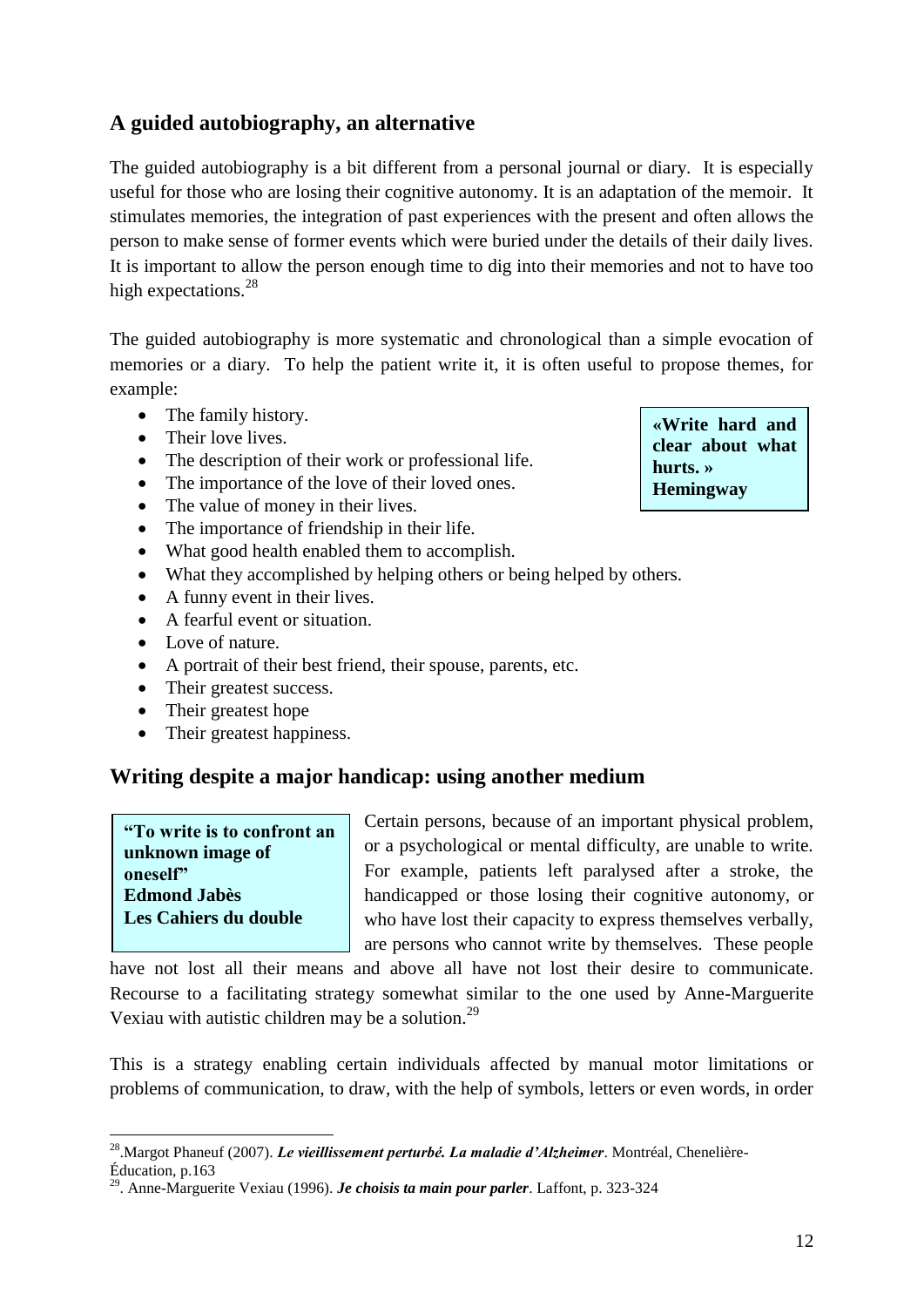to communicate. Someone can even hold their hand which holds the pen or the index finger which leans on the keys of a computer keyboard in order that they can write. Expressing oneself can bring great happines to those who are enclosed in their inner worlds.

In certain cases, it is also possible to develop a gestual code which translates their thoughts which are brought out by a helper. By using this technique Jean-Dominique Bauby, the author of the wonderful book, "The diving bell and the butterfly" succeeded in communicating with his therapist despite the locked-in syndrome.<sup>30</sup> He was prisoner of his paralysed body even though his consciousness was intact. He was only able to move his left eyelid. By blinking his eyes, he managed to communicate with his entourage and to dictate his book. He blinked his eyelid once for "yes" and twice for "no" as his interlocuter pointed to the various letters of the alphabet and in so doing formed words and sentences. He undertook a long and patient endeavour with his orthophonist every morning for weeks on end where he dictated the words, lines and pages of the book he wanted to write by blinking his eyelid.<sup>31</sup>.<sup>32</sup>

This extreme example is beautiful, but it is obvious that the nurse does not have the time to invest so intensively with each patient however, it is possible, with the family or a volunteer worker, to find the means to help the patient who wants to communicate what they are experiencing and to express themselves despite their handicap. It often happens that even in situations which may appear desperate, it is possible to find some means which enable the person to exteriorise their thoughts, at least minimally, because the ability to express ourselves indicates that we are still alive.

## **Other literary means at hand**

There are also other literary means which can be used by patients but they are not necessarily available to all. Poetry, for example, by favoring dream states and evasion, can be liberating. But is is often underutilised because it is perceived as being too difficult. We think that we are unable to rhyme when even children do it. We just need to let ourselves go! After all, the patient is not writing for posterity!

There are also short stories and essays. These are all means of exercising one's pen and finding a diversion from a painful situation.

# **The requirements for writing**

<u>.</u>

It is insufficient to suggest to our patients that they write. It is important to note that this type of intervention has some basic requirements. One must remember that:

<sup>32</sup>. Carrefour culturel et humanitaire, section Carnets de lecture :

 $30$ . Lock-in-syndrome is secondary to a bilateral attack of the low part of the protuberance of the basilary trunk causing a motor paralysis of all the body. The person cannot communicate, except sometimes wuth a codified eye's movements. Translated from Vulgaris-médical : [http://www.vulgaris-medical.com/encyclopedie/locked](http://www.vulgaris-medical.com/encyclopedie/locked-in-syndrome-2832.html)[in-syndrome-2832.html](http://www.vulgaris-medical.com/encyclopedie/locked-in-syndrome-2832.html)

<sup>&</sup>lt;sup>31</sup>. Jean-Dominique Bauby 1997). Le scaphandre et le papillon. Paris, Laffont

[http://www.infiressources.ca/fer/depotdocuments/Le%20scaphandre%20et%20le%20papillon%20J-](http://www.infiressources.ca/fer/depotdocuments/Le%20scaphandre%20et%20le%20papillon%20J-D%20Bauby.pdf)[D%20Bauby.pdf](http://www.infiressources.ca/fer/depotdocuments/Le%20scaphandre%20et%20le%20papillon%20J-D%20Bauby.pdf)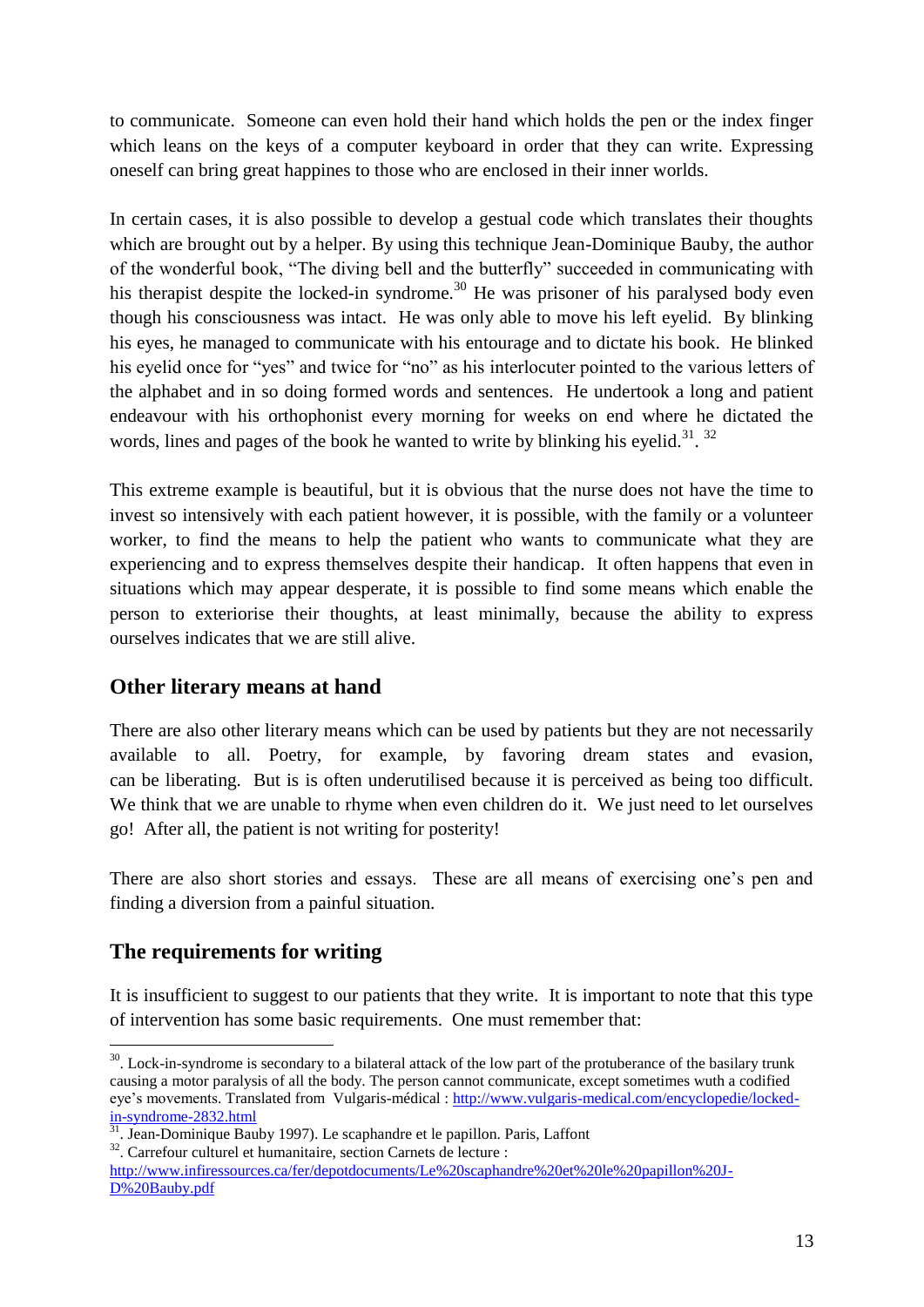- the patient needs a few basic explanations before understanding what needs to be done;
- they need some materials: a notebook, pencils and pens, paper or a computer for which one often one needs to sollicit their family;
- it is important to motivate and encourage them;
- it is important to present this activity as a therapeutic method of personal reconstruction;
- it is helpful to propose themes such as:
	- $\triangleright$  relating and commenting on the events of each day;
	- $\triangleright$  remembering different stages of their lives;
	- $\triangleright$  establishing a dialogue with a loved one;
	- $\triangleright$  relating their dreams and desires;
	- $\triangleright$  establishing a conversation with their body and their illness;
- it is also necessary to furnish certain useful indications such as:
	- $\triangleright$  suggesting that they be brief and not go beyond their strength;
	- $\triangleright$  tell them not to worry about their handwriting or spelling;
	- $\triangleright$  incite them to write regularly for at least fifteen minutes, three times a week;
	- $\triangleright$  if necessary, remind them to write;
	- $\triangleright$  explain that it gets easier with practice:
	- $\triangleright$  insist that the person write their positive comments with respect to their life and themselves;
	- $\triangleright$  let the person choose whether to keep their writing to themselves or to share it with the nurse;
	- $\triangleright$  congratulate them for their effort.

After having written their journal or any other form of writing, the person is often more open and can thus benefit from the establishment of a more significant contact.

## **When the voice must replace the pen**

When the pen can no longer carry our words, the voice can pick up the slack. Certain persons cannot write either because they are illiterate or too weak, but they are capable of expressing themselves in order to explore their experience of being ill. If they wish to do so, the use of a cassette tape-recorder enables them to verbally communicate their thoughts, to describe their suffering and to find diversion and the liberation which brings relief

## **Conclusion**

In the face of physical pain, especially if it perdures, and in a situation where suffering is such that it totally impregnates the life of the patient, proposing that they write is a nursing intervention of choice and one which we do not often think of. Our panoply of habitual interventions is mostly associated with technical gestures and coming close to relational interventions makes us feel insecure.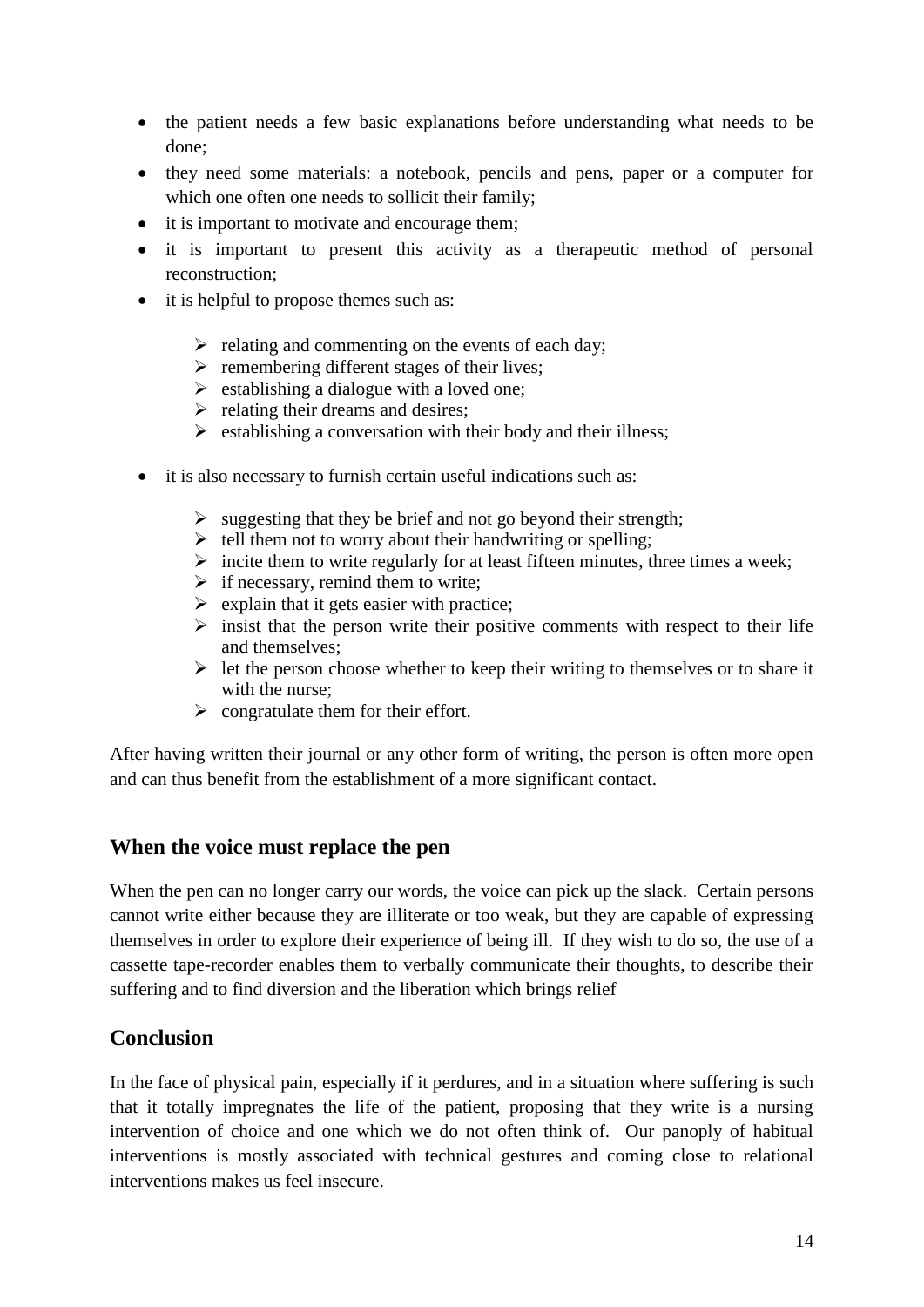We invoke an overload of work, the sacrosanct excuse which we use all the time when new methods, which involve using non-conformist methods, are proposed. But, recommending an intervention and furnishing a few explanations is not too demanding.

There is also the complexity of the medium which is another easy pretext. This is in fact an evasion in the sense that uncommon methods frighten us because we are unfamiliar with them. The latter reason can be easily understood but as Seneca wrote a long long time ago: "it is not because things are difficult that we do not dare to do them. It is because we do not dare to do them that they are difficult. $33$ 

## **Bibliographie**

- . Bauby, Jean-Dominique (1997). *Le scaphandre et le papillon*. Paris Laffont.
- . Csikszentmihalyi, Mihaly (1990). *Flow: The psychology of optimal experience*. New York:
- . Csikszentmihalyi, Mihaly (2006). *Mieux vivre*. Paris, Pocket
- . Decety, Jean (2004). *Perspective Taking as the Royal Avenue to Empathy in Other Minds*. Guilford Publishers.

. Decety, Jean. *Une spécificité humaine*. Conférence. Le Monde : [http://www.lemonde.fr/web/imprimer\\_element/0,40-0@2-3328,50-331910,0.html](http://www.lemonde.fr/web/imprimer_element/0,40-0@2-3328,50-331910,0.html)

. Ferjoux, Céline. *Les journaux intimes sur Internet*. DESS 2000-2001 : [http://www.nomedia.org/docs/jrnx\\_intimes\\_cferjoux.pdf](http://www.nomedia.org/docs/jrnx_intimes_cferjoux.pdf)

. Fortin, Bruno. *Les émotions et la santé* : [http://www.ordrepsy.qc.ca/opqv2/File/pub\\_psychologie\\_quebec/janvier\\_2002/ArtDossier\\_Em](http://www.ordrepsy.qc.ca/opqv2/File/pub_psychologie_quebec/janvier_2002/ArtDossier_Emotions_Janv02.pdf) [otions\\_Janv02.pdf](http://www.ordrepsy.qc.ca/opqv2/File/pub_psychologie_quebec/janvier_2002/ArtDossier_Emotions_Janv02.pdf)

- . Foucart, Jean (2002). *Sociologie de la souffrance*. Bruxelles, DeBoeck Université, P. 38-39.
- . Frankl, Viktor (2006). *Découvrir un sens à sa vie*, Québec, Les Éditions de l'Homme.
- . Hugo, Victor (1858). *Les contemplations.* Paris, Hachete.

. Lamontagne, Christian. *La maladie révélatrice*. Passeport**santé**.net : [http://www.passeportsante.net/fr/Maux/Problemes/ArticleInteret.aspx?doc=cancer\\_lamontagn](http://www.passeportsante.net/fr/Maux/Problemes/ArticleInteret.aspx?doc=cancer_lamontagne_c_1993_pm) [e\\_c\\_1993\\_pm](http://www.passeportsante.net/fr/Maux/Problemes/ArticleInteret.aspx?doc=cancer_lamontagne_c_1993_pm)

## . *Les neurones miroirs* :

<http://www.unice.fr/neurobiol/neurocomp/enseignement/grammont/acl/aclcours7.pdf>

<sup>&</sup>lt;u>.</u> <sup>33</sup>. Seneca. Roman writer of the first centry AD who was Nero's tutor Ecrivain romain du premier siècle qui fut précepteur de Néron. Wikipedia : [http://en.wikipedia.org/wiki/Seneca\\_the\\_Younger](http://en.wikipedia.org/wiki/Seneca_the_Younger)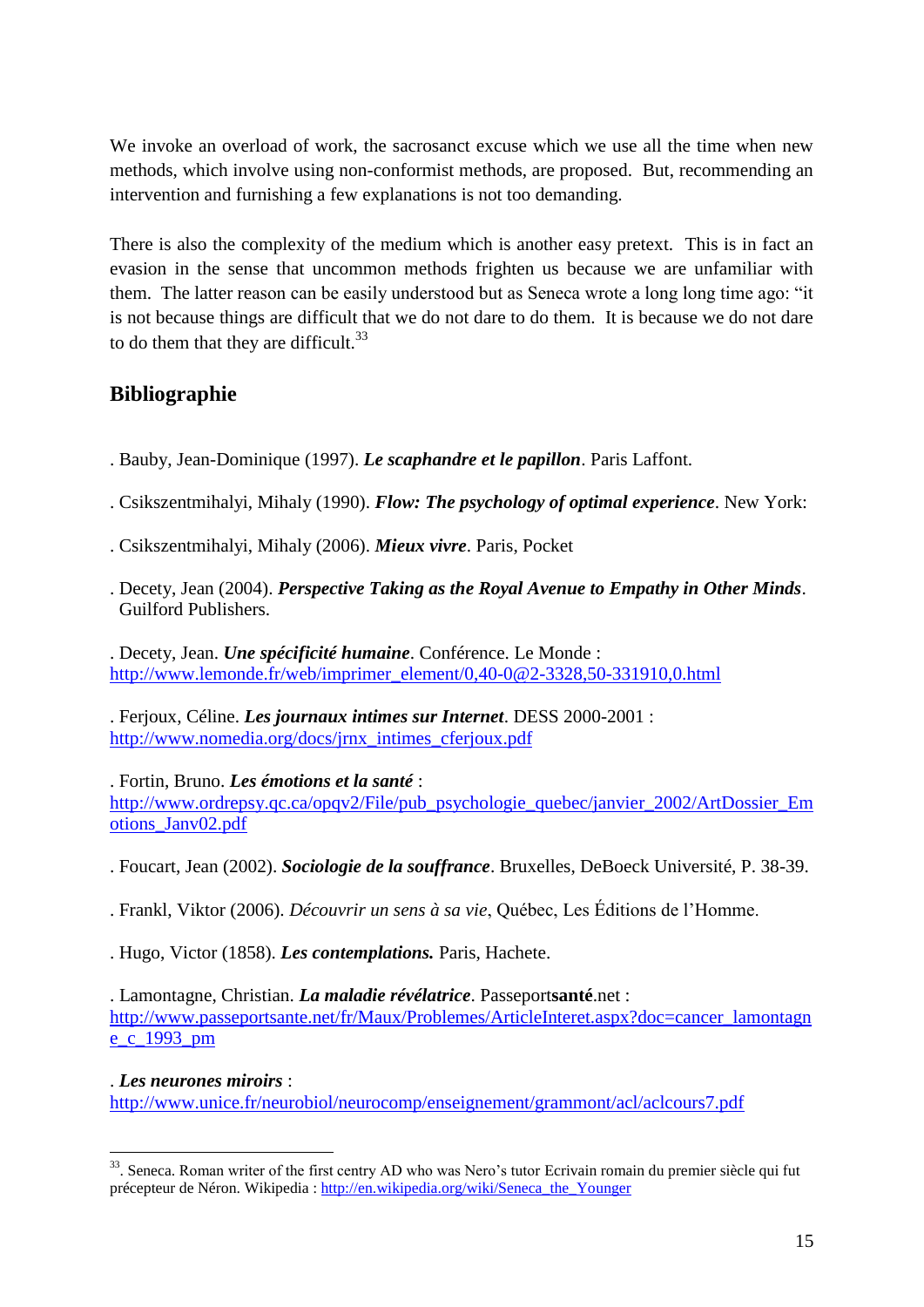- . Pennebaker, J.W. *Emotion, Disclosure, and Health*. Washington, DC, American Psychological Association, 1995.
- . Pennebaker, J.W. et Beall, S. K. *« Confronting a traumatic event: toward an understandingof inhibition and disease*. » Journal of Abnormal Psychology, 956, 1986, p. 274-281.

. Phaneuf, Margot. Creativity at the nurse's service. <http://www.prendresoin.org/?p=2125> on <www.prendresoin.org/> [http://www.infiressources.ca/fer/depotdocuments/La\\_creativite\\_au\\_service\\_de\\_l'infirmiere.p](http://www.infiressources.ca/fer/depotdocuments/La_creativite_au_service_de_l)

. Phaneuf, Margot. *Apprendre à travailler dans un contexte relationnel difficile*. <http://www.prendresoin.org/?p=1600>On [www.prendresoin.org](http://www.prendresoin.org/)

. Phaneuf, Margot (2007). *Le vieillissement perturbé. La maladie d'Alzheimer*. Montréal, Chenelière-Éducation.

. Pottenger, Maritha. *Ira Progoff: Learning to Listen to One's Inner Rhythms.*

- . Provin, Louise (2004). *L'urgence de vivre*, Laval, Éditions Publistar, p. 158
- . Rizzolatti, Giacomo et Gordano Sinigaglia (2008). *Les neurones miroirs*. Paris, Odile Jacob, p. 137.

. Seneca. Wikipedia : [http://en.wikipedia.org/wiki/Seneca\\_the\\_Younger](http://en.wikipedia.org/wiki/Seneca_the_Younger) 

. Servan-Schreiber, David (2000). *Écrire pour guérir un peu* : <http://www.psychologies.com/chroniques.cfm/chronique/127/Ecrire-pour-guerir-un-peu.htm>

. Simonelli, Thierry. *L'Esquisse d'une psychologie scientifique* : <http://www.psychanalyse.lu/articles/SimonelliEsquisse03.htm>

. Smyth, J.M. « *Written emotional expression: effect sizes, outcome types and moderating*

. Vexiau, Anne-Marguerite (1996). *Je choisis ta main pour parler*. Laffont, p. 323-324 : [http://www.ccrsdodona.org/m\\_dilemma/1980/gem/rhythms.html](http://www.ccrsdodona.org/m_dilemma/1980/gem/rhythms.html)  *"variables",* Journal of Consulting and Clinical Psychology, 66, 1, 1998, p. 174-184.

. Vulgaris-médical. Syndrome d'enfermement : [http://www.vulgaris](http://www.vulgaris-medical.com/encyclopedie/locked-in-syndrome-2832.html)[medical.com/encyclopedie/locked-in-syndrome-2832.html](http://www.vulgaris-medical.com/encyclopedie/locked-in-syndrome-2832.html)

#### **Images**

[df](http://www.infiressources.ca/fer/depotdocuments/La_creativite_au_service_de_l)

*.* Kokian. *Douleur* : [http://www.kokian.com/article.php3?id\\_article=16](http://www.kokian.com/article.php3?id_article=16)

. Monet,Claude. *Nymphéas*. Pinacothèque de Munich : [http://www.insecula.com/oeuvre/photo\\_ME0000071293.html](http://www.insecula.com/oeuvre/photo_ME0000071293.html)